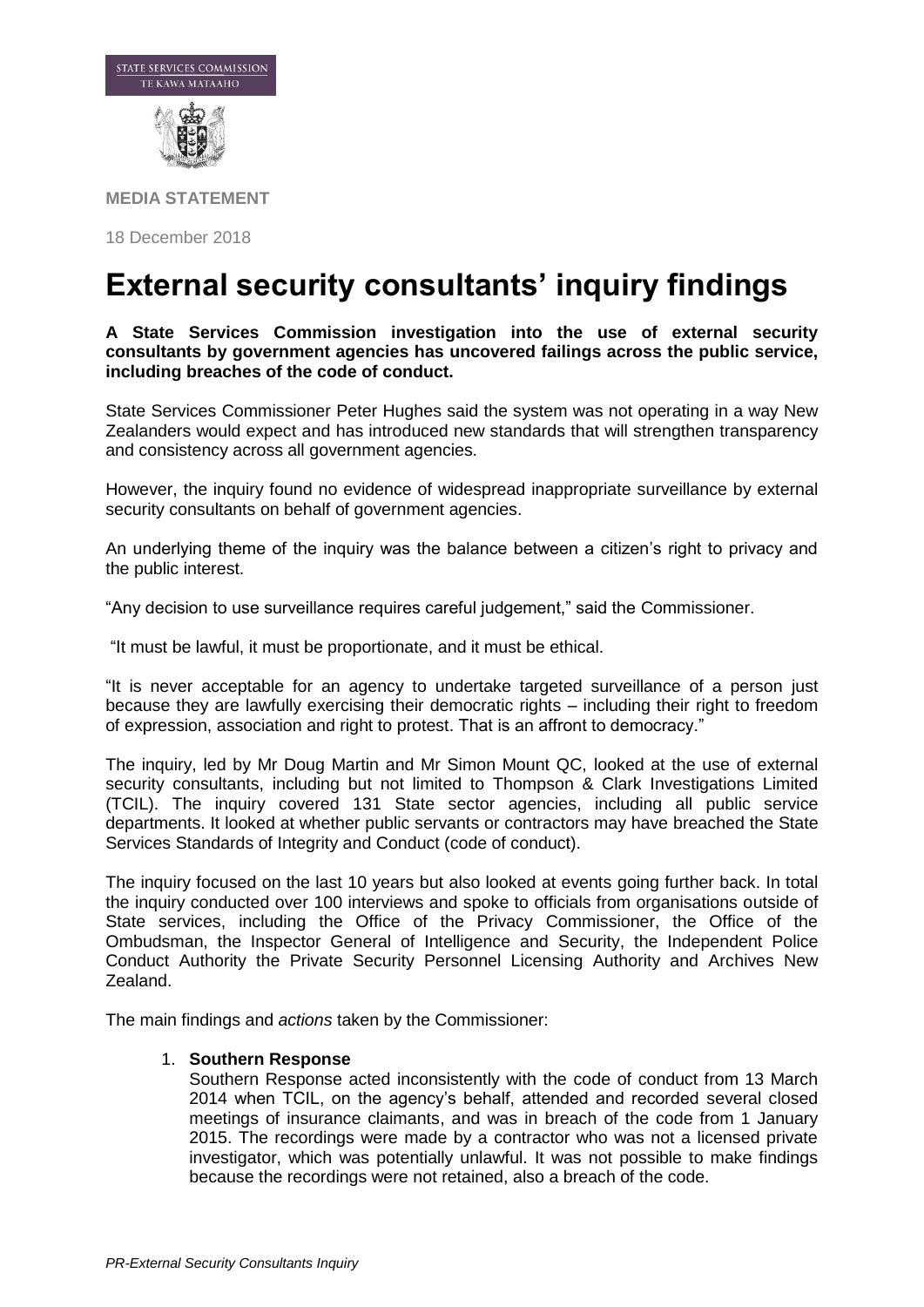*The Commissioner has laid a complaint with the New Zealand Police regarding the potentially unlawful recording of the meetings.*

*Southern Response is a Crown company with a board responsible to shareholding Ministers. The Commissioner has written to the Minister for Greater Christchurch Regeneration and the Minister of Finance outlining his concerns to enable them to consider any action they wish to take.*

2. **The Ministry of Primary Industries** (formerly Ministry of Agriculture and Fisheries)

Two MPI employees (formerly MAF) undertook secondary employment with TCIL, in breach of the Code of Conduct. Neither of these individuals remain in the public service.

*After consultation with the Commissioner, MPI referred the matter to the Serious Fraud Office in March. A full SFO investigation is currently underway.*

### 3. **New Zealand Transport Agency** (NZTA)

NZTA's lack of oversight of authorised access to the motor vehicle register, before 2017, breached the code's requirement to treat information with the level of care expected by the public.

*The Commissioner has written to the Minister of Transport requesting that the issue of effective oversight of access to the motor vehicle register be included in the current Ministry of Transport inquiry into the NZTA.*

## 4. **Crown Law Office and Ministry of Social Development** (formerly Child, Youth and Family)

Crown Law breached the code by providing broad instructions to a private investigator (not TCIL) in a 2007 civil case alleging abuse in state care.

The inquiry found the broad nature of the instructions to the private investigators, without explicit controls to protect privacy interests, breached the Code of Conduct requirement to respect individual privacy and avoid activities that might harm the reputation of the State Services. The Ministry was found in breach at the lower end given Crown Law had the primary responsibility to manage the case.

*The Solicitor-General is responsible for Crown litigation and acts independently of the Commission. The Solicitor General has accepted the inquiry's findings and has undertaken to develop and implement a specific policy about information gathering for use in civil litigation, consistent with the law, the new model standards, and the code of conduct. The Commissioner will be referring the report, in respect of the findings on Crown Law, to the Attorney-General. In relation to the Ministry, because the Commissioner was chief executive at the time, he has referred the matter to the incoming Deputy State Services Commissioner to consider and determine. He has also referred these matters to the Royal Commission of Inquiry into Historical Abuse in State Care and in the Care of Faith-based Institutions for consideration.* 

# *5.* **The Ministry of Business Innovation and Employment** (MBIE)

MBIE's conduct as a whole breached the code of conduct by failing to maintain an appropriate level of objectivity and impartiality that the code requires. MBIE's management of its regulatory responsibilities in the petroleum and minerals area, through the creation of Operation Exploration, showed evidence of poor regulatory practice.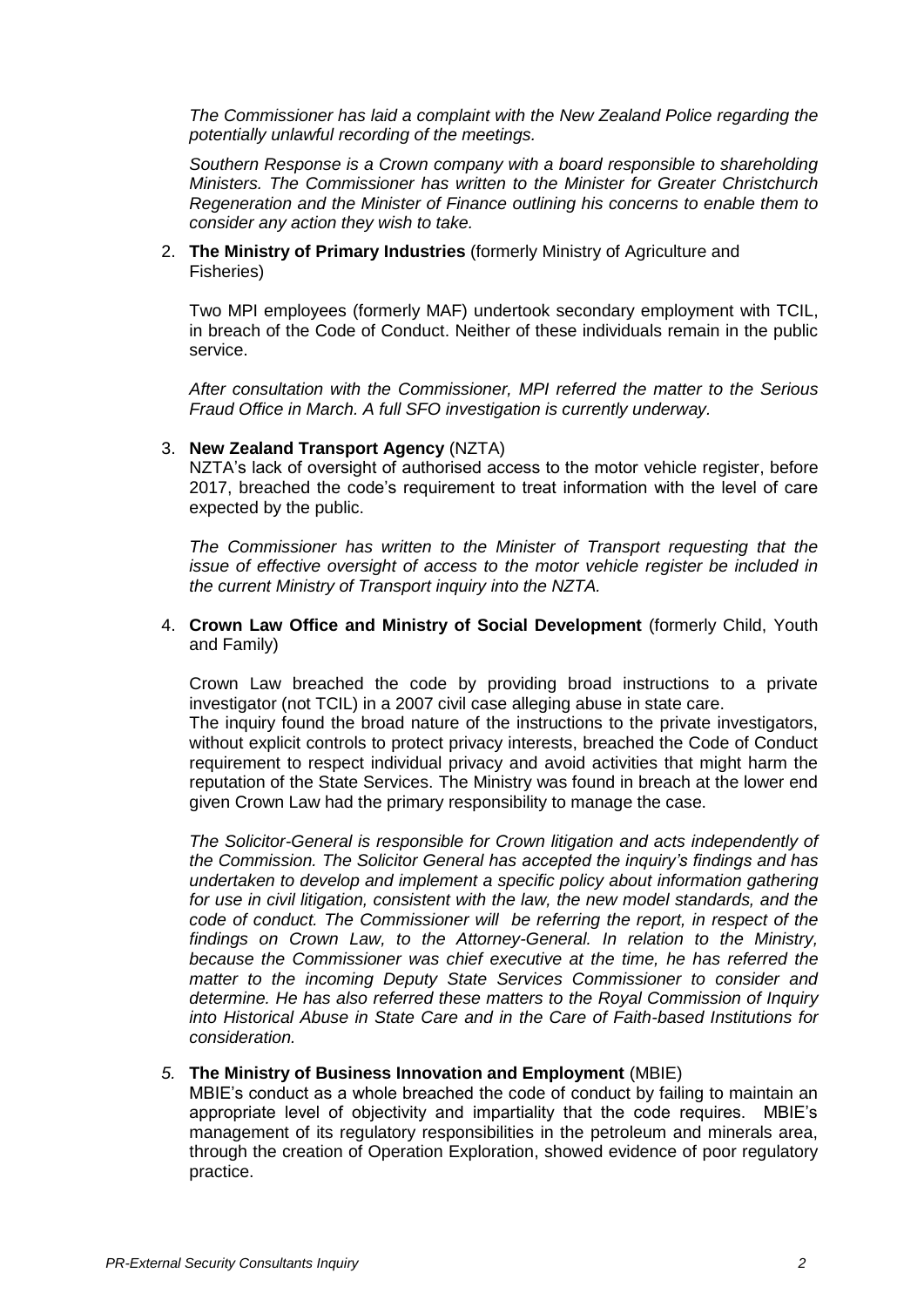*The Commissioner has asked the MBIE chief executive to consider whether Operation Exploration should be discontinued. The Commissioner has also requested that she review MBIE's internal policies and assure herself they are consistent with the code of conduct.*

# 6. **The Public Service** (as a system)

The inquiry uncovered system-wide failings across the public service, including a pattern of behaviour where public servants developed inappropriately close relationships with TCIL and some evidence of poorly managed relationships with other providers.

The Inquiry looked at TCIL's reporting to government agencies on 'issue motivated groups', which treated those groups as a security threat. Among the groups were Greenpeace, the Green Party, the Mana Movement, and some iwi groups in Northland, the East Coast and Taranaki.

*The Commissioner has issued new model standards using his powers under Section 57 (4) of the State Sector Act 1988. These will ensure government agencies do not undertake surveillance or information gathering activity without careful consideration and a consistent process.*

*The Commissioner has requested assurance from public service chief executives and Crown entity board chairs that their agencies are fully compliant with these standards by 30 April 2019.* 

### 7. **Thompson and Clark Investigations Limited (TCIL)**

The Inquiry was provided evidence that, while contracted by government agencies, TCIL:

- Used an unlicensed private investigator
- Covertly attended public meetings without disclosing their purpose or the identity of their client
- Produced electronic recordings of some meetings, some of which were closed, without the knowledge or consent of attendees
- Approached public servants, who had access to sensitive information, for secondary employment with TCIL
- Accessed the motor vehicle register for potentially improper purposes. TCIL claimed they were accessing the data for the purposes of assisting government agencies, which is categorically denied by those agencies
- Advised a client not to disclose the source of information obtained inappropriately to the Police
- Likely, provided information obtained by surveillance for private sector clients to government agencies without disclosing the source and nature of the information supplied
- Was not consistent in retaining records of information collected.

*The Commissioner has laid a complaint with the New Zealand Police regarding the recording of the meetings.*

*The Commissioner has lodged a formal complaint with the Private Security Personnel Licensing Authority regarding the use of an unlicensed investigator in breach of the authority's code of conduct for private investigators.*

*The Commissioner wrote to the CE of MBIE asking her to consider the removal of TCIL from the Government procurement panel. The chief executive has removed TCIL from the panel.*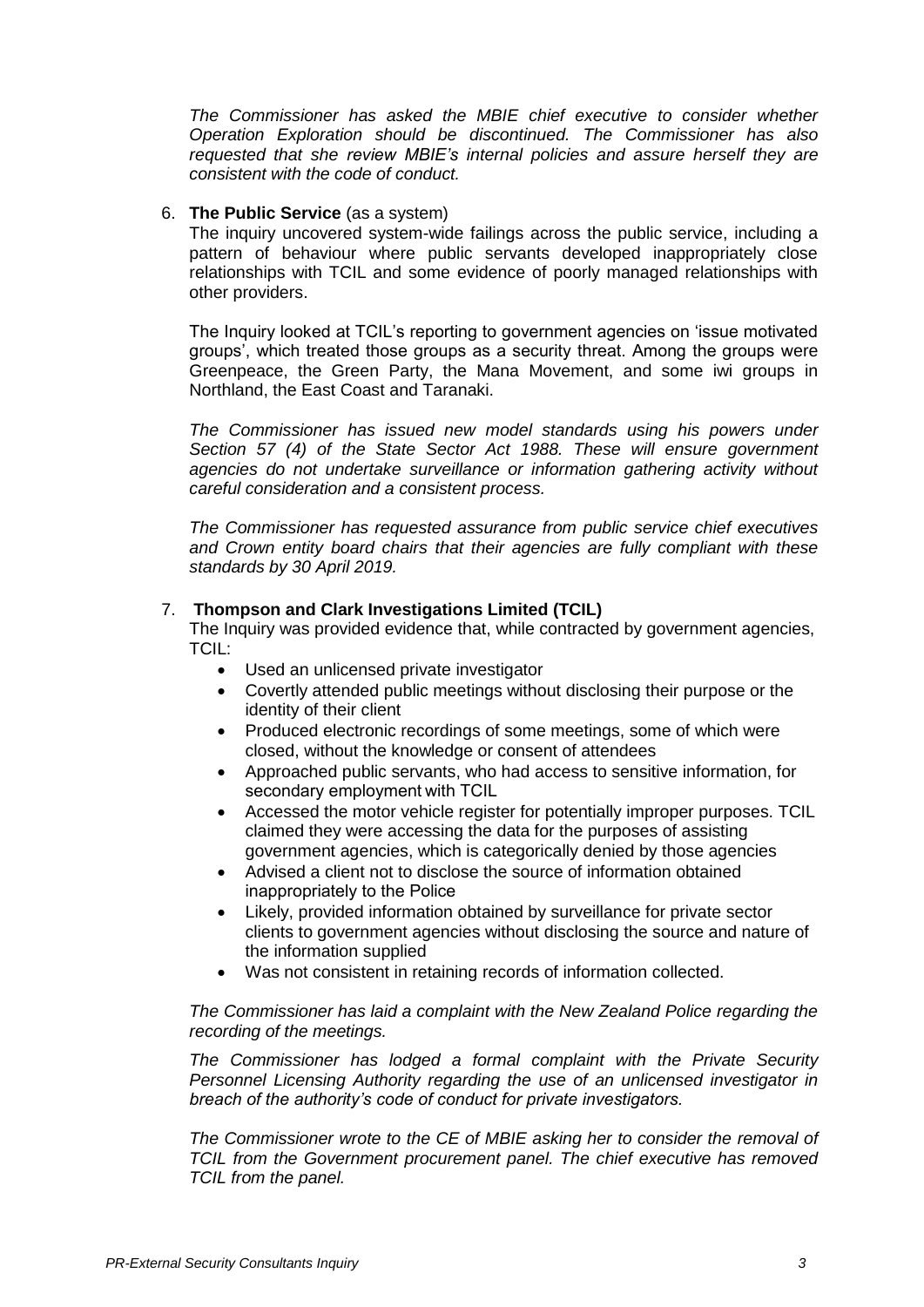"While the problem is not widespread, we need to do better. And we will," said Mr Hughes.

"This is not what I expect – or what New Zealanders expect. New Zealanders need to have confidence that public servants work to the highest standards of integrity in everything they do. And I expect the same of third parties who are an extension of government agencies.

"What concerns me most is that TCIL has treated 'issue motivated groups' as a security threat in its reporting to government agencies. I am very disappointed that government agencies did not challenge TCIL on this. That is not consistent with how we should view democratic freedom.

"It is never acceptable for an agency to engage in surveillance or information gathering about people or groups just to manage reputational risk to an agency.

"And it is never acceptable for an agency to use private investigators to undertake surveillance which would be unlawful or unethical for the agency's own staff to undertake."

On the issue of TCIL attending public meetings in Christchurch and taking an audio recording of proceedings on behalf of Southern Response, Mr Hughes said it was not right and not the sort of behaviour New Zealanders would expect of a contractor working for a government agency.

"From what I have seen, the decision to record this public meeting was ill judged and poorly managed," said Mr Hughes.

"The findings point to a pattern of behaviour by TCIL that does not meet the professional standard I would expect of a consultant working on behalf of the Government.

"I have written to the Private Security Personnel Licensing Authority to outline my concerns with Thompson and Clark."

The new model standards Mr Hughes has issued for government agencies - *Information Gathering and Public Trust -* sets out minimum expectations on how public servants should gather information for regulatory compliance and law enforcement. The new standards ensure government agencies use their authority to undertake surveillance or information gathering in a way that is lawful. They will improve transparency and strengthen safeguards against inappropriate activity.

There are reasons why it can be appropriate for an agency to undertake surveillance and information gathering. This could include tax evasion, compliance with health and safety standards, or investigating benefit or ACC fraud – especially if a person under investigation is suspected of deceiving or misleading an agency. Sometimes this is the only way to resolve these cases.

Mr Hughes said before undertaking any surveillance or information gathering activity an agency must be clear about exactly what activity it needs to undertake and why and to put in place appropriate oversight.

"All public servants must be vigilant in how they exercise the significant responsibilities and powers entrusted to them by New Zealanders," he said.

"Using third parties is not a way to contract out of the State Services Code of Conduct – a government agency should expect the same behaviour from contractors working on its behalf, as it does of its own staff."